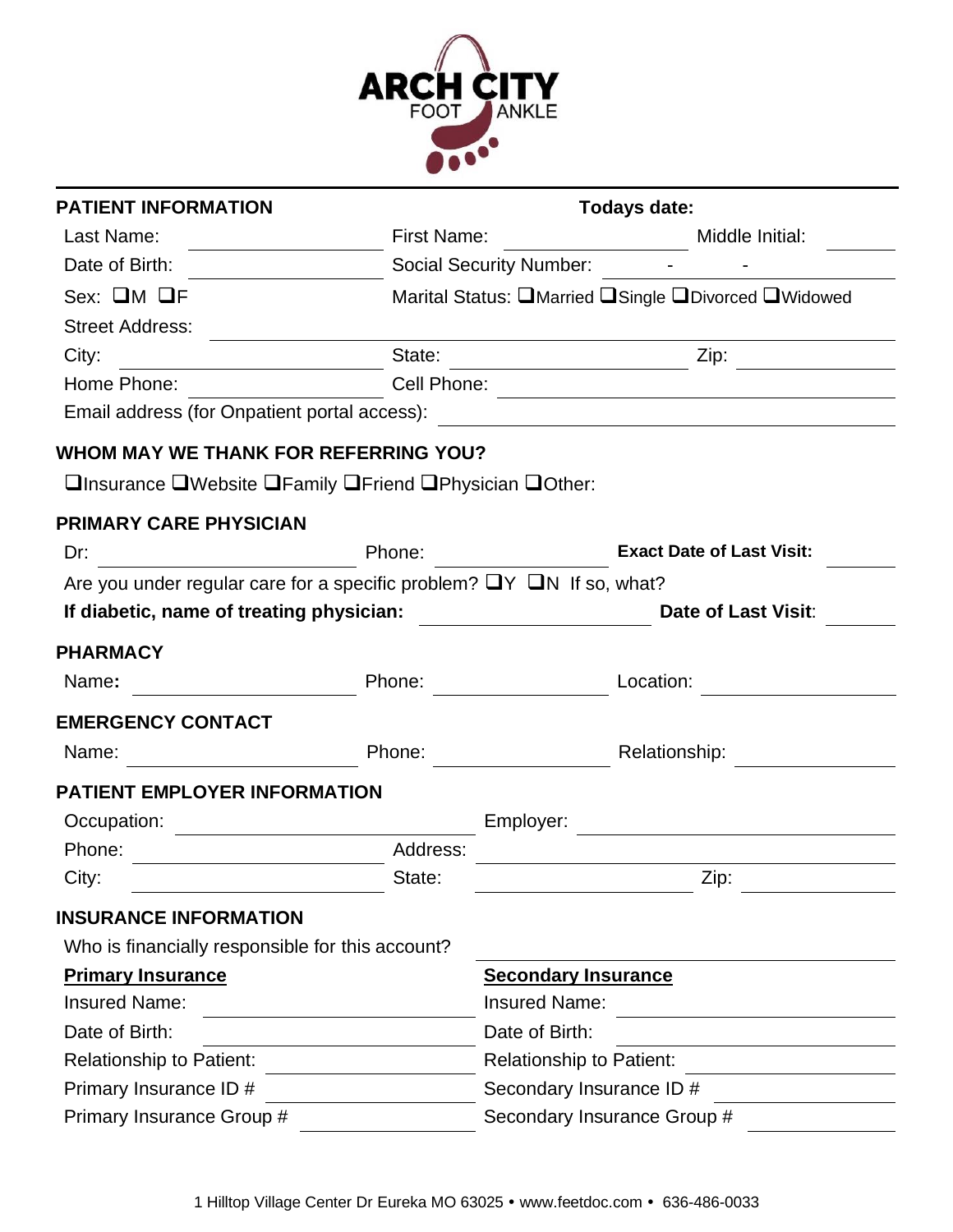## **MEDICAL HISTORY** (check all that apply)

| <b>Major Disease</b>                                                                                            | <b>HEENT</b> |                                                                           |                  | <b>Vascular</b>                                                                                      |             | <b>Podiatric (Foot)</b>                                                             |
|-----------------------------------------------------------------------------------------------------------------|--------------|---------------------------------------------------------------------------|------------------|------------------------------------------------------------------------------------------------------|-------------|-------------------------------------------------------------------------------------|
| Type 1 Diabetes<br><b>Type 2 Diabetes</b><br><b>High Blood Pressure</b><br><b>Heart Attack</b><br><b>Stroke</b> | ⊔<br>ப       | Headache<br><b>Blurred Vision</b><br>Double Vision<br><b>Hearing Loss</b> |                  | Swollen legs/feet<br>Varicose veins<br><b>Bleeding disorders</b><br>Poor circulation<br>Night cramps | ⊔<br>⊔<br>⊔ | Foot/leg ulcers<br>Corns/calluses<br><b>Bunions</b><br><b>Numbness</b><br>Heel pain |
| Cancer<br><b>Thyroid</b>                                                                                        |              | <b>Respiratory</b><br>Asthma<br>Lung disease                              |                  | <b>Blood clots</b><br>Discoloration legs/feet<br>High cholesterol                                    | $\sqcup$    | Pain in feet<br>Gout                                                                |
| <b>Gastrointestinal</b><br><b>Ulcers</b>                                                                        |              | Shortness of breath                                                       | <b>Arthritis</b> |                                                                                                      | Other:      |                                                                                     |
| Nausea/Vomiting<br>Kidney disease<br>Liver disease<br><b>Hepatitis</b>                                          | ⊔            | Psychological<br>Depression<br>Anxiety                                    |                  | Joint pain<br>Pain in hands<br>Back pain                                                             |             |                                                                                     |

## **SURGERIES** (dates and details)

| <b>LIST OF MEDICATIONS</b> (including over the counter and vitamins)                                                          |                                                                |                                                                                                                                 |  |  |  |  |
|-------------------------------------------------------------------------------------------------------------------------------|----------------------------------------------------------------|---------------------------------------------------------------------------------------------------------------------------------|--|--|--|--|
| MEDICATION ALLERGIES? UY UN                                                                                                   | If yes, please list the specific medication and reaction:      |                                                                                                                                 |  |  |  |  |
| LATEX ALLERGY? UY UN                                                                                                          |                                                                |                                                                                                                                 |  |  |  |  |
| <b>SOCIAL HISTORY</b><br>Tobacco use? $\Box Y$ $\Box N$<br>Alcohol use?<br>UY UN<br>$\Box Y$ $\Box N$<br>Pregnant?<br>Height: | Due Date:<br><b>Weight:</b>                                    | Packs per day: How many years of tobacco use?<br>Average number of glasses per week:<br><b>Shoe Size:</b> (for shoes/orthotics) |  |  |  |  |
| <b>ADVANCED DIRECTIVE</b>                                                                                                     |                                                                | Do you have a living will or advanced directive? $\Box Y$ $\Box N$                                                              |  |  |  |  |
|                                                                                                                               | What is your current foot/ankle/leg problem? (Be specific):    |                                                                                                                                 |  |  |  |  |
|                                                                                                                               | Which foot/ankle/leg? ORight OLeft OBoth                       |                                                                                                                                 |  |  |  |  |
|                                                                                                                               |                                                                |                                                                                                                                 |  |  |  |  |
| When did it begin?                                                                                                            |                                                                |                                                                                                                                 |  |  |  |  |
| How have you treated this problem so far?                                                                                     |                                                                |                                                                                                                                 |  |  |  |  |
|                                                                                                                               | Have you seen another doctor for this problem? $\Box Y \Box N$ | If so, whom?                                                                                                                    |  |  |  |  |